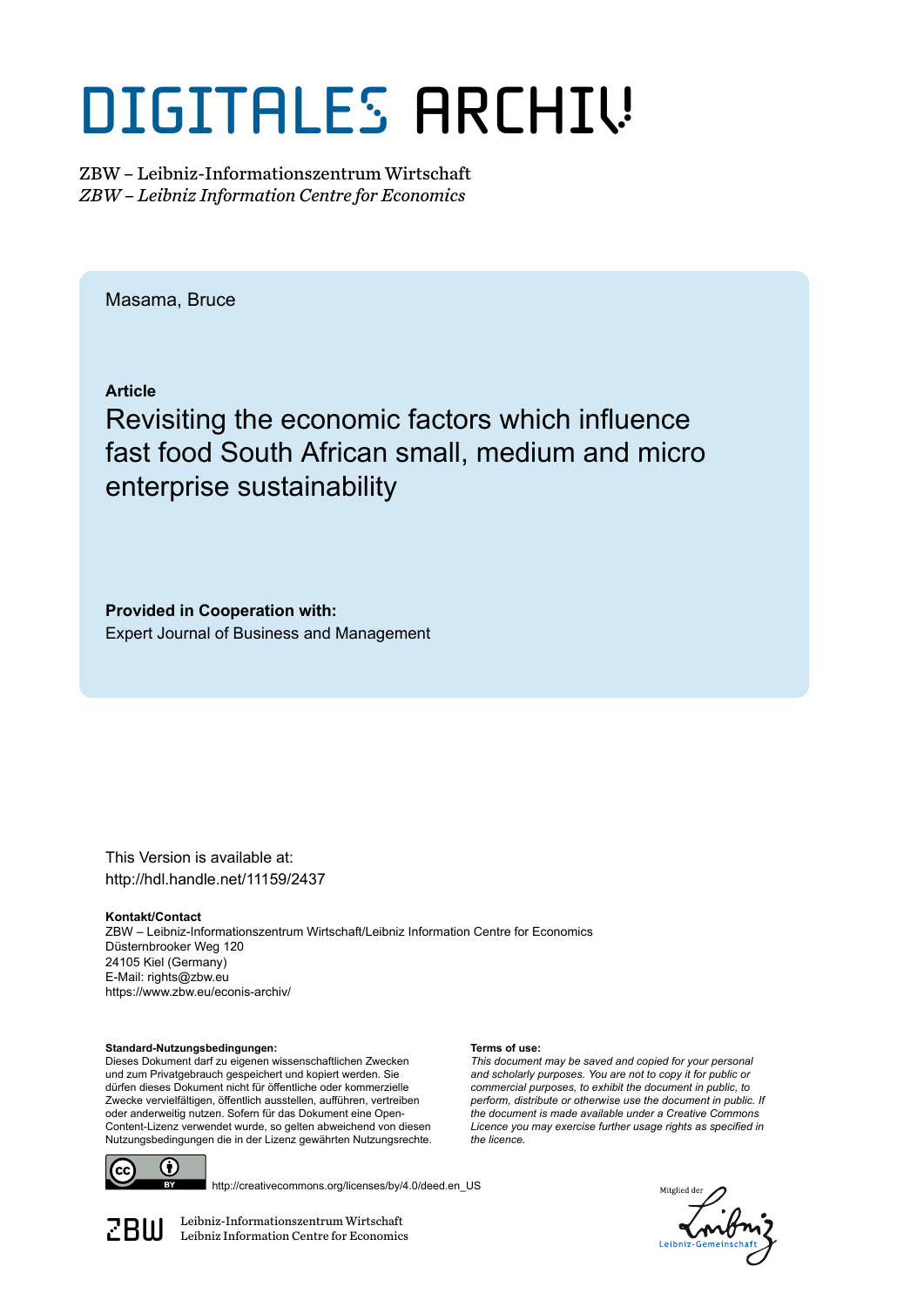

## Revisiting the Economic Factors which Influence Fast Food South African Small, Medium and Micro Enterprise Sustainability

### Bruce MASAMA and Juan-Pierré BRUWER\*

Cape Peninsula University of Technology, South Africa

*In order to stimulate both developing economies and developed economies around the globe policy makers have, over the years, focused their attention to Small, Medium and Micro Enterprises (SMMEs). These business entities are often regarded as the lifeblood of economies around the globe however SMMEs are reported to have high failure rates. For example, in a South African dispensation, the failure rate of SMMEs is considered to be among the worst in the world as approximately 75% fail within a period of 42 months after opening. Through research in the early-2000s, the cause of the excessive South African SMMEs failure rate has been pinned on a plethora of micro-economic factors and macro-economic factors. Over the years the list of economic factors which adversely influence the sustainability of South African SMMEs have not changed drastically, which may well probably explain the high failure rate of these business entities in more recent times. Thus, for this paper, empirical research was conducted to ascertain the extent to which 24 economic factors adversely influence the sustainability of South African SMMEs. Quantitative data were obtained from 116 members of management of South African SMMEs and stemming from the results, it was found that these economic factors still have a reasonable adverse influence on the sustainability of these business entities.*

*Keywords: Small Medium and Micro Enterprises, SMMEs, South Africa, Sustainability, Economic factors*

*JEL Classification: E0, M20*

#### **1. Introduction**

In South Africa, Small, Medium and Micro Enterprises (SMMEs) can be viewed as independent business entities, which are owned by at least one owner, which operates in any sector and/or sub-sector, while simultaneously adding socio-economic value to the national economy as a whole (South Africa, 1996). These business entities are often referred to as the lifeblood of the national economy (Painter-Morland and Dobie, 2009; Naicker et al., 2017) due to their potential to assist with the attainment of core socio-economic objectives which include, *inter alia*, the creation of employment opportunities, the distribution of wealth and the

\*Corresponding Author:

Article History:

 $\overline{a}$ 

Cite Reference:

Juan-Pierré Bruwer, Graduate Center of Management, Cape Peninsula University of Technology, Cape Town, South Africa

Received 5 December 2017 | Accepted 1 March 2018 | Available Online 27 March 2018

Masama, B. and Bruwer, J.P., 2018. Revisiting the Economic Factors which Influence Fast Food South African Small, Medium and Micro Enterprise Sustainability. *Expert Journal of Business and Management*, 6(1), pp.19-28.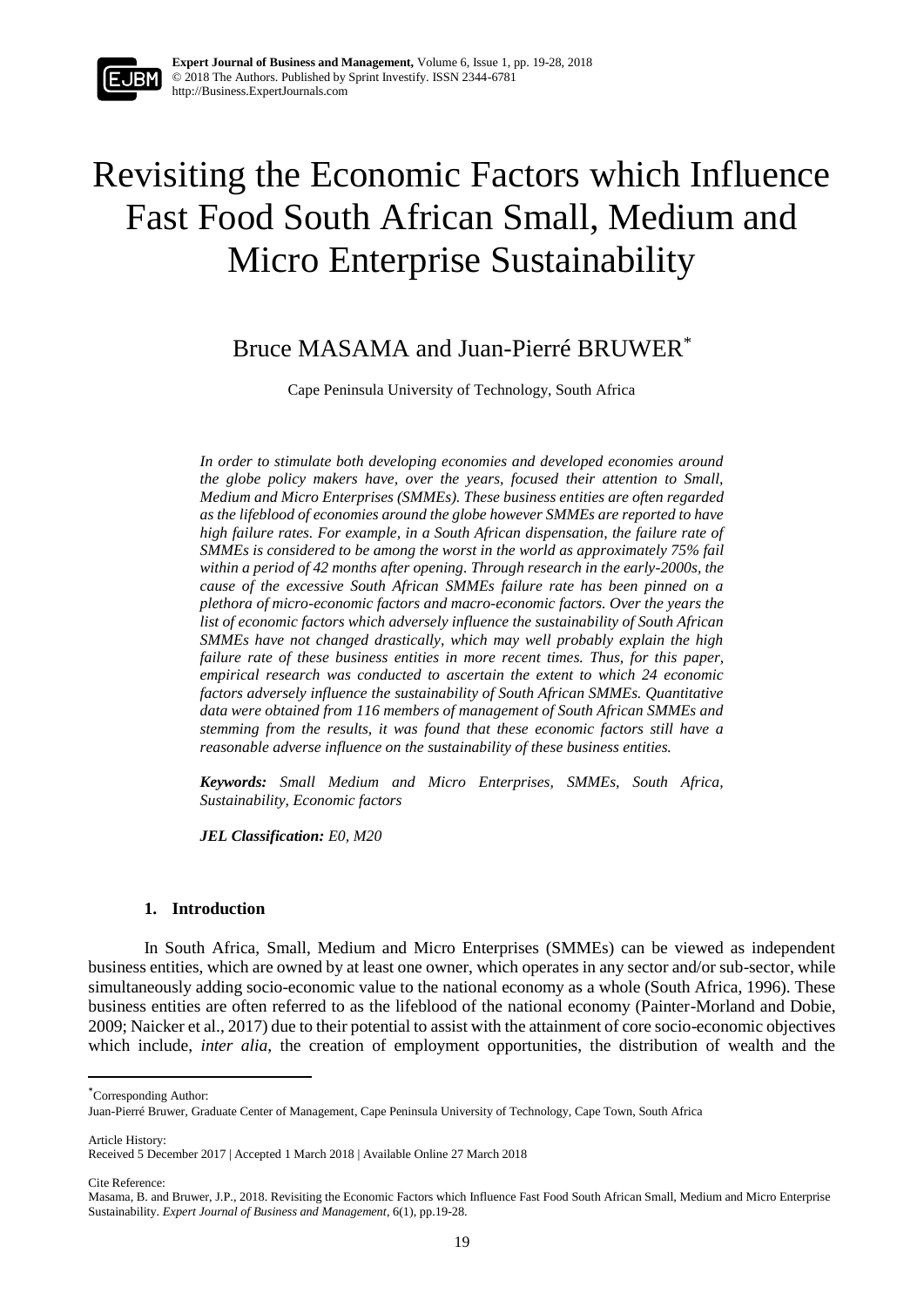alleviation of poverty (Kesper, 2001; Jili *et al*., 2017; Odendaal, 2017). According to prior research (Department of Trade and Industry, 2013; Ngary *et al*., 2014; Gordon *et al*. 2014; Bruwer and Coetzee, 2016) South African SMMEs are reported to employ between 56% and 80% of the national work force while concurrently contributing at least 30% to the national Gross Domestic Product (GDP).

Notwithstanding the importance of South African SMMEs to the national economy, previous research studies (Fatoki and Smit, 2011; Ramukumba, 2014; South African Reserve Bank, 2016) suggest that these business entities are not attaining their legally prescribed socio-economic objectives to a great extent. This view is substantiated by the phenomenon that at least 70% of South African SMMEs are believed to fail within a period of 42 months after starting operations (Venter *et al*., 2003; Fatoki, 2012; Small Business Project (SBP), 2013; Herrington *et al*., 2015; Lekhanya; 2015; Bruwer and Van den Berg, 2017). To make matters more perplexing, the statistics pertaining to the SMME failure rate in South Africa is deemed to be one of the worst in the world (Fatoki and Smit, 2010; Mafini and Muposhi, 2017).

Probable reasons for the high failure rate of South African SMMEs have been researched over the years (Shapiro, 2008; Winks, 2008; Lim, 2010; Bruwer *et al*., 2013) and, largely, reasons pertain to the influence of economic factors. Economic factors are those factors which are cultivated by a harsh economic environment which, in turn, has a direct influence on the economic well-being of both natural persons and non-natural persons in an economy, over which such persons have little and/or no control over (Winks, 2008; Bruwer and Van den Berg, 2017). The economic environment of a country refers to the overall well-being of a country and takes into account a combination of economic indicators such as employment, income, inflation, and interest rates (Business Dictionary, 2017).

According to previous research studies (Van Eeden *et al*., 2003; Mabesele, 2009; Siwangaza, 2013; Lekhanya and Visser, 2016; Sitharam and Hoque, 2016; Sifumba *et al*., 2017) it becomes apparent that the economic factors, as identified in the early-2000s, which were reported to adversely influence the overall sustainability (According to Hopkins (2012), sustainability pertains to the achievement of relevant economic objectives, social objectives and/or environmental objectives by a business entity) of South African SMMEs, has remained largely unchanged over the years. This is quite disconcerting as one would expect the sustainability of South African SMMEs to improve with the identification of these economic factors however, the possibility exists that these business entities do not properly manage economic factors and their associated risks. Thus, for this study, the main aim was to ascertain the extent to which the sustainability of South African SMMEs is adversely influenced by the economic factors which were identified during the early-2000s, among other.

For the remainder of this paper, discussion takes place under the following headings: 1) research design, methodology and research methods, 2) literature review, 3) results and discussion, 4) managerial implications, 5) recommendations, and 6) conclusion.

#### **2. Research Design, Methodology and Research Methods**

This study was empirical in nature and constituted survey research. Moreover, this study was quantitative in nature and fell within the positivistic research paradigm as data were collected from 116 members of management of South African SMMEs, all of whom had to adhere to relevant delineation criteria, through means of a questionnaire. The questionnaire comprised five sections, which consisted mainly of closed-ended questions. All data were collected from respondents through means of non-probability sampling methods through using a mixture of purposive sampling and convenience sampling. In order to justify a valid response, each respondent had to adhere to the following delineation criteria:

- Each respondent had to be regarded as an owner and/or manager of his/her SMME.
- Each SMME should have operated in the fast food industry.
- Each SMME should have been regarded as a non-franchised business entity.
- Each SMME should have adhered to the formal definition of an SMME as per the Small Business Act No. 102 of 1996.
- Each SMME should have employed fewer than 50 full-time employees.
- Each SMME should have been classified as a sole trader or partnership.
- Each SMME should have been in existence for at least two years.
- Each SMME should have operated within the perimeters of the Cape Metropole.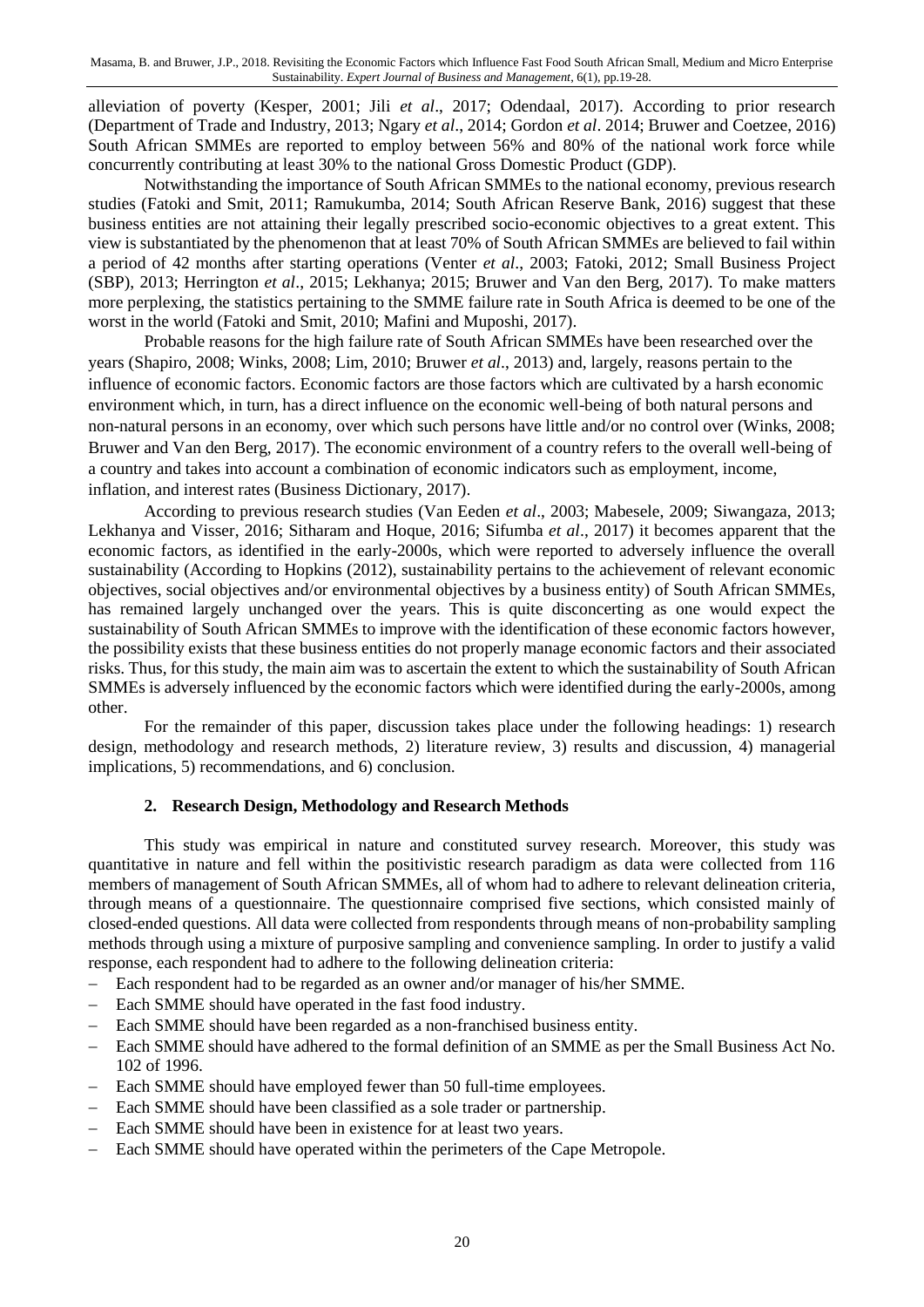#### **3. Literature Review**

Many developed countries around the world consider SMMEs as the cornerstone of their respective economies. In recent times, and for example, SMMEs in the United States of America have been responsible for almost 67% of new jobs created in the private sector (Office of the United States trade representative, 2017); while in Australia, these business entities have been reported to contribute 70% to the labour force (Creighton, 2012). In South Africa, the socio-economic value added by SMMEs is also exceptional as they contribute at least 30% to the national GDP and provide employment opportunities to at least 56% of the national labour force (Jones, 2016; Banking Association South Africa, 2017; Smit, 2017).

Notwithstanding, the notable contributions of South African SMMEs, these business entities have been reported to have one of the highest failure rates in the world (Smit and Fatoki, 2012); justified by the weak sustainability of South African SMMEs. Consequently, various reasons have been cited for this alarming failure rate and economic factors, among other reasons, have been found to be at the forefront of these reasons (Ayandibu and Houghton, 2017).

For the remainder of this section, discussion takes place under the following sub-headings: 1) background of South African SMMEs, and 2) economic factors affecting South African SMMEs.

#### **3.1.Background of South African SMMEs**

Due to the menacing economic problems and social problems that faced South African during the early-1990s, national government officially recognised SMMEs during the course of 1996 as a pragmatic solution (Orkin, 1998; Beall *et al*., 2000; Amra *et al*., 2013; SBP, 2014) through the implementation of the National Small Business Act No. 102 of 1996 (South Africa, 1996). South Africa inherited many problems from the Apartheid, and amongst them were high levels of inequality, poverty and unemployment, especially amongst the black population (Church, 2016). Over the years South African SMMEs have received much attention and support from government (Smit, 2017), and in recent times the importance of these business entities was further echoed through the establishment of the Department of Small Business Development during the course 2014 (Bureau for Economic Research, 2016).

Using the above as a basis, it is of no surprise that the number of South African SMMEs has increased tremendously, from an estimated 2 000 000 in 2006 (Department of Trade and Industry, 2008) to an estimated 6 000 000 in 2010 (FinScope, 2010; Odendaal, 2017) and rising even more post-2010. To place the number of South African SMMEs in perspective, research shows that 90% of all business entities operating in South Africa can be described as SMMEs (Mouloungui, 2012). Hence it can be inferred that, beyond reasonable doubt, South African SMMEs do play a pivotal role in the stimulation of the economy.

Notwithstanding the above the overall "performance" of these business entities has not matched up to national government's expectations (Chimucheka, 2013; Zulu, 2014; Tsele, 2015; Donga *et al*., 2016). Taking into account only the metrics (poverty and inequality) that are related to the legally imposed objectives these business entities, it becomes evident that South African SMMEs have not achieved their legally imposed objectives to a large extent. Poverty can be measured by the poverty ratio, which represents the proportion of the population that is living under the minimum monthly amount that a person needs for daily survival (World Bank, 2014). South Africa's poverty ratio has been on the rise since 1995, and it stood at 54% in 2015 (World Bank, 2014; Grant, 2015; Nicolson, 2015). Inequality pertains to the equal dissemination of wealth, and is measured by the Gini index, which ranges from 0 (absolute equality) to 1 (absolute inequality) (Lehohla, 2014). Similar to the poverty ratio, the Gini index has been on the rise since 1995. It stood at 0.77 in 2014, which is the last time it was officially measured (Atkinson and Morelli, 2014; Statistics South Africa, 2014; Clarno, 2017).

The weak sustainability of South African SMMEs is further alluded by an unemployment rate which stood at 27.1% in the last quarter of 2016 – the highest national unemployment rate since 2004 (Statistics South Africa, 2016; Trading Economics, 2016). Past studies (Fatoki, 2014; Mafoyane, 2015) have linked the weakened socio-economic wellbeing of South Africa to the weakened sustainability of South African SMMEs; hence clear tangent planes emerge that empirical solutions need to be provided to South African SMMEs to enhance their overall sustainability to, in turn, better stimulate the national economy.

The above view is placed in perspective when taking into account the business discontinuation rate of South Africa. Although low when compared to other Sub-Saharan African countries, the business discontinuation rate of South Africa was 10% in 2016 (Herrington and Kew, 2017). In other words, one out every ten SMME discontinued operations during the course of 2015 either by selling, shutting down, or otherwise discontinuing its relationship(s) with its respective members of management (Singer *et al*., 2015). This view is further supported by previous research studies (JTB Consulting, 2016; Burger, 2016) where it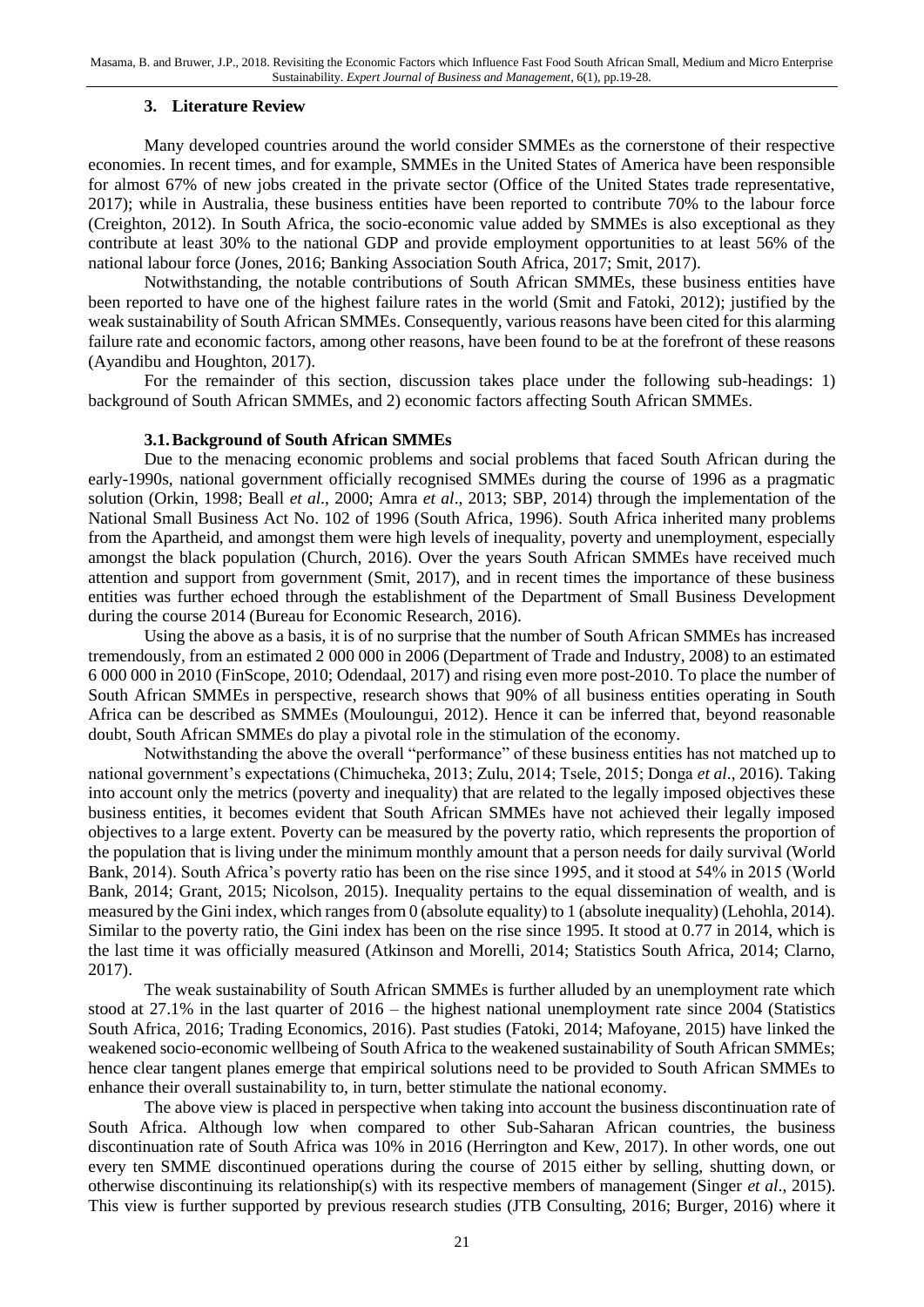was found that 71% of South African SMMEs start-ups fail in their first year of operation. Thus, it becomes even more apparent as to why South African SMMEs have one of the highest failure rates in world (Chiliya and Lombard, 2012; SBP, 2014; Bruwer and Coetzee, 2016).

#### **3.2.Economic Factors Affecting South African SMMEs**

The link between economic factors and South African SMME sustainability has been researched for many a year. According to previous studies (Abor and Quartey, 2010; Sitharam, 2014; Kruger *et al*., 2015; Bruwer and Van den Berg, 2017) an array of economic factors have been outlined which are "blamed" for the weak sustainability of South African SMMEs. More often than not, these economic factors are divided into two broad categories namely that of micro-economic factors and macro-economic factors (Kraja and Osmani, 2015). According to Hunjra *et al*., (2014) micro-economic factors refer to the internal variables affecting business entities, over which members of management have some control over (at least); macro-economic factors refers to external variables that affect the whole economy, including its natural residents and nonnatural residents, and cannot be controlled by a members of management to a large extent (Ngary *et al*., 2014).

As previously mentioned, the economic factors which adversely influence South African SMMEs have been researched since the early-2000s. The most recurring economic factors (from studies conducted after the early-2000s) are listed in Table 1 (Chandra *et al*., 2001; Lewis, 2001; Wolf, 2001; Gumede and Rasmussen, 2002; Clover and Darroch, 2005; Rogerson, 2005).

| <b>Macro-economic factors</b>                 | <b>Micro-economic factors</b>                       |  |  |
|-----------------------------------------------|-----------------------------------------------------|--|--|
| Lack of management skills;                    | Burdensome government regulations (tax and labour); |  |  |
| Lack of finance;                              | High interest rates;                                |  |  |
| Limited access to credit;                     | Inadequate infrastructure development;              |  |  |
| Lack of marketing skills;                     | Unreliable supply of electricity;                   |  |  |
| Insufficient product demand;                  | Unreliable supply of water;                         |  |  |
| High labour turnover;                         | Stiff competition;                                  |  |  |
| Size of business;                             | Lack of information and communication technologies; |  |  |
| Location of business;                         | Lack of government support;                         |  |  |
| Decreased profits;                            | High levels of crime;                               |  |  |
| Lack of information about government support. | High unemployment rate;                             |  |  |
|                                               | Excessive bureaucracy                               |  |  |

*Table 1. Economic factors identified to adversely influence SMME sustainability in the early-2000s.*

Considering that the above economic factors were identified during the early-2000s, one would expect South African SMMEs to be sustainable by now since approximately 10 years have passed for solutions to be discovered to help these business entities to overcome problematic economic factors. Unfortunately the current weak South African SMME sustainability rates allows for the inference to be made that the South African economic environment has changed for the worse, meaning that economic factors may have become less controllable and/or manageable for these business entities.

#### **4. Results and Discussion**

Albeit the fact that all respondents and their respective SMMEs adhered to the strict delineation criteria, respondents were asked an array of questions pertaining to demographical matters. When respondents were asked key demographical questions about themselves, the following was mentioned:

Position in SMME: 67.25% were managers, 26.27% were owners and 6.035 were owner-managers.

When respondents were asked key demographical questions about their SMMEs, the following was mentioned:

- Number of employees employed: 51.7% employed between 0 and 5 employees, 20.7% employed between 6 and 10 employees and 27.6% employed between 11 and 50 employees
- Classification: Using the number of employees employed as basis; 51.7% were micro enterprises, 20.7% were very small enterprises and 27.6% were small enterprises.
- Number of years in existence: 52.6% had been in existence for 5 years or less, 27.6% had been in existence for between 5 years and 10 years, and 19.8% had been in existence for more than 10 years.

Thus, taking into account the above, the average respondent was a manager. In turn, the average SMME of respondents was a manager of a very small business entity, with 9.77 full-time employees, while being in existence for 7.18 years.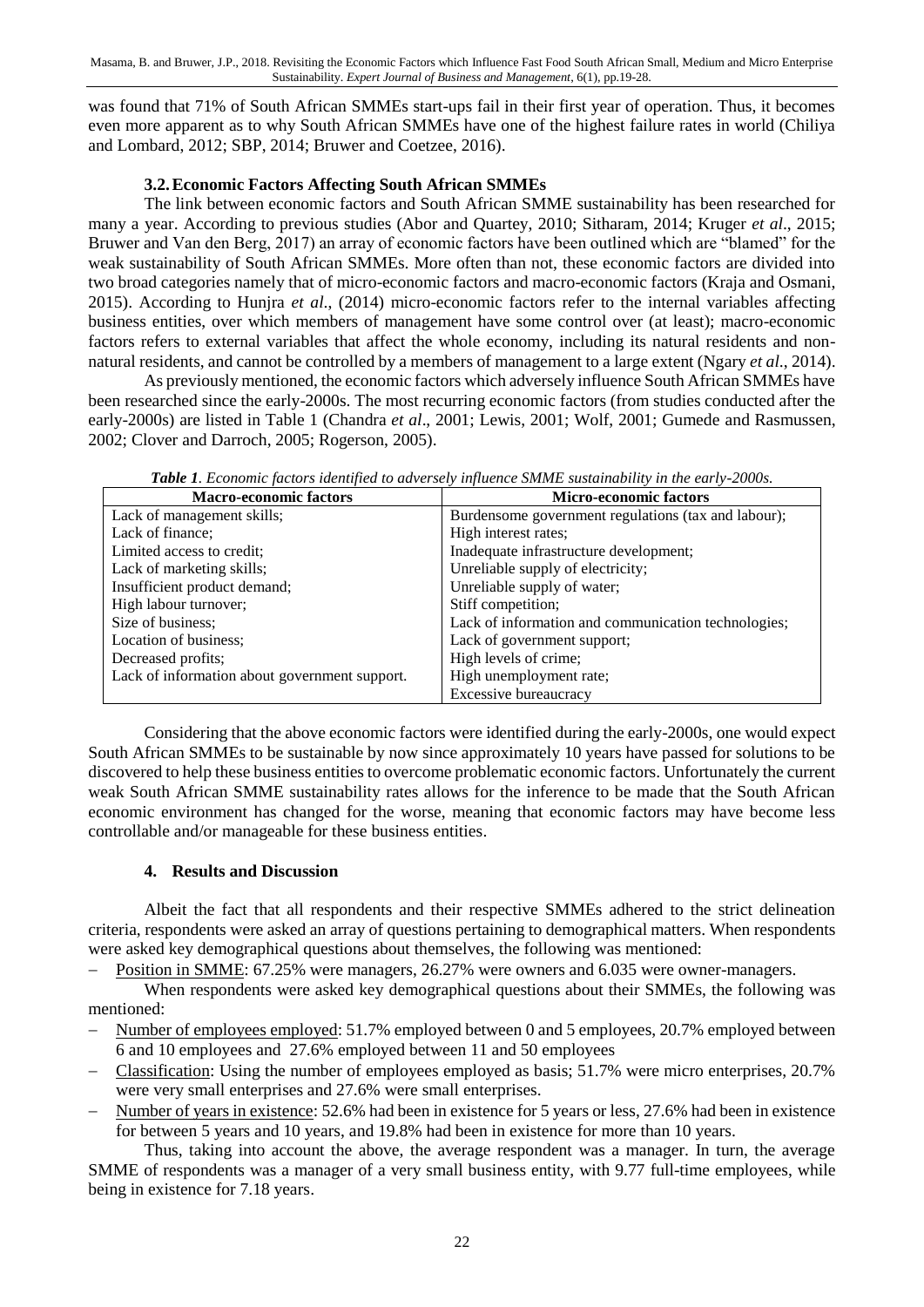Masama, B. and Bruwer, J.P., 2018. Revisiting the Economic Factors which Influence Fast Food South African Small, Medium and Micro Enterprise Sustainability. *Expert Journal of Business and Management*, 6(1), pp.19-28.

In order to determine the perceived financial sustainability of sampled SMMEs, respondents were asked to provide their agreement in respect of statements which related to their respective SMMEs' profitability, liquidity, solvency and efficiency. To achieve this, a four-point Likert scale  $(1 =$  strongly disagree,  $2 =$  disagree,  $3 =$  agree,  $4 =$  strongly agree) was used, and each statement started with the following base sentence: "My business is faced with the following problem:" A summary of the results is presented in Table 2.

| My business is faced with the following       | <b>Disagreement</b> | Agreement | <b>Median</b> | <b>Mean</b> | <b>Standard</b> |
|-----------------------------------------------|---------------------|-----------|---------------|-------------|-----------------|
| problem:                                      |                     |           | score         | score       | deviation       |
| Weak business profitability (weak profits)    | 44.90%              | 55.10%    |               | 2.6         | 0.86            |
| Weak business efficiency (takes long to make  | 56.10%              | 43.90%    | ↑             | 2.4         | 0.80            |
| money)                                        |                     |           |               |             |                 |
| Weak business liquidity (little cash on hand) | 59.50%              | 40.50%    |               | 2.4         | 0.82            |
| Weak business solvency (more liabilities than | 63.80%              | 36.20%    | ↑             | 2.2         | 0.84            |
| assets                                        |                     |           |               |             |                 |

*Table 2. Perceived financial sustainability of sampled SMMEs*

From the table above, only weak business profitability has a mean score that is above the neutrality point of 2.5 (synonymous with "neutral"). Stated otherwise, these business entities agreed to have weak business profits (55.10% of the time). However, these businesses did experience positive business profits (44.90% of the time). The majority of respondents did not perceive their businesses as having weak business efficiency (56.10%), weak business liquidity (59.50%), and weak business solvency (63.80%). However, these business entities experienced weak business efficiency (43.90% of the time), weak business liquidity (40.50% of the time), and weak business solvency (36.20% of the time. Stemming from the above, it can be inferred that these SMMEs had moderate financial sustainability.

Respondents were asked to provide their level of agreement of statements through means of a fourpoint Likert scale (1 = strongly disagree, 2 = disagree, 3 = agree, 4 = strongly agree). Each statement started with the following base statement: "The following economic factors negatively affect my business' sustainability:" For the sake of better presentation, all "strongly disagree" and "disagree" responses were totaled under "disagreement" while all "agree" and "strongly agree" responses were totaled under "agreement" A summary of the responses are presented in Table 2.

| The following economic factors negatively      | <b>Disagreement</b> | <b>Agreement</b> | <b>Median</b>           | <b>Mean</b> | <b>Standard</b> |
|------------------------------------------------|---------------------|------------------|-------------------------|-------------|-----------------|
| affect my business' sustainability:            |                     |                  | score                   | score       | deviation       |
| Cost of electricity                            | 17.20%              | 82.80%           | 4                       | 3.3         | 0.86            |
| <b>Inflation</b> rates                         | 16.40%              | 83.60%           | 3                       | 3.1         | 0.81            |
| Purchase prices from suppliers                 | 20.70%              | 79.30%           | 3                       | 3.1         | 0.90            |
| Stiff competition                              | 23.30%              | 76.70%           | $\overline{\mathbf{3}}$ | 3.1         | 0.93            |
| Difficult access to finance (external funding) | 29.30%              | 70.70%           | 3                       | 3           | 1.04            |
| Unemployment rates                             | 37.00%              | 63.00%           | 3                       | 2.9         | 0.91            |
| Labour costs                                   | 32.80%              | 67.20%           | $\overline{\mathbf{3}}$ | 2.8         | 0.97            |
| Interest rates                                 | 34.50%              | 65.50%           | 3                       | 2.8         | 0.95            |
| Crime                                          | 36.20%              | 63.80%           | $\overline{\mathbf{3}}$ | 2.8         | 1.06            |
| Cost of water                                  | 37.10%              | 62.90%           | 3                       | 2.8         | 1.11            |
| Excessive legislation, rules and regulations   | 41.30%              | 58.70%           | 3                       | 2.7         | 0.97            |
| Size of business (capacity to meet demand)     | 42.30%              | 57.70%           | 3                       | 2.7         | 1.00            |
| Availability of substitute products and/or     | 43.10%              | 56.90%           | 3                       | 2.6         | 0.81            |
| services at cheaper prices                     |                     |                  |                         |             |                 |
| Lack of adequate credit facilities             | 50.90%              | 49.10%           | $\overline{2}$          | 2.5         | 0.88            |
| Low demand for products and/or services        | 55.10%              | 44.90%           | $\overline{2}$          | 2.4         | 0.89            |
| Taxation                                       | 52.60%              | 47.40%           | $\overline{2}$          | 2.3         | 1.07            |
| Unreliable supply of raw materials             | 58.60%              | 41.40%           | $\overline{2}$          | 2.3         | 0.92            |
| Ineffective marketing                          | 58.60%              | 41.40%           | $\overline{2}$          | 2.3         | 1.00            |
| Rapid change in technology                     | 62.10%              | 37.90%           | $\overline{2}$          | 2.3         | 0.98            |
| Unproductive employees                         | 57.70%              | 42.30%           | $\overline{2}$          | 2.2         | 1.12            |
| Bad service quality                            | 61.20%              | 38.80%           | $\overline{2}$          | 2.2         | 1.05            |
| <b>Location of business</b>                    | 62.90%              | 37.10%           | $\overline{2}$          | 2.2         | 1.04            |
| Bad debts (customers not paying)               | 62.10%              | 37.90%           | $\overline{2}$          | 2.1         | 1.11            |
| Bad product quality                            | 68.10%              | 31.90%           | $\overline{2}$          | 2.1         | 1.05            |

*Table 3. Economic factors affecting the sustainability of sampled SMMEs*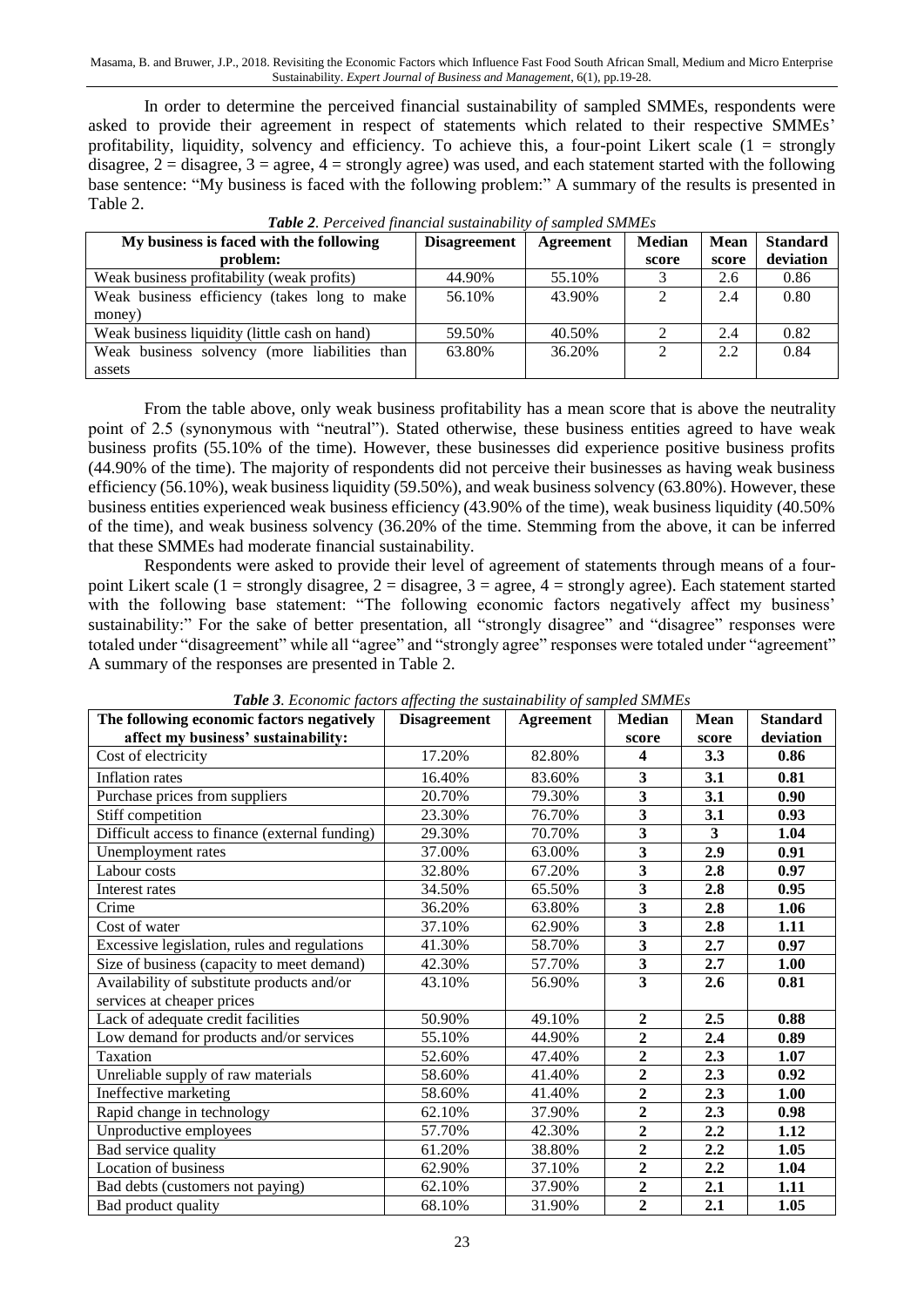From the table above, a total of 13 economic factors had a mean value greater than the neutrality point. These economic factors were: 1) the cost of electricity (mean score of 3.3), 2) inflation rates (mean score of 3.1), 3) purchase prices of suppliers (mean score of 3.1), 4) stiff competition (mean score of 3.1), 5)difficult access to finance (mean score of 3.0), 6) unemployment rate (mean score of 2.9), 7) labour costs (mean score of 2.8), 8) interest rates (mean score of 2.8), 9) crime(mean score of 2.8), 10) cost of water (mean score of 2.8), 11) excessive legislation, rules and regulations (mean score of 2.7), 12) size of business (mean score of 2.7), and 13) the availability of substitute products and/or services at cheaper prices (mean score of 2.6). Moreover, the level of agreement for all 13 economic factors range between 56.90% and 82.80% – serving as evidence that these economic factors did indeed have an adverse influence on the perceived sustainability of sampled South African SMMEs. Out of 13 economic factors which were found to have an adverse influence on the sustainability of sampled South African SMMEs, 10 of them were identical to the list of economic factors which were identified during the early 2000s, namely: 1) cost of electricity, 2) stiff competition, 3) difficult access to finance (external funding), 4) unemployment rates, 5) labour costs, 6) interest rates, 7) crime, 8) cost of water, 9) excessive legislation, rules and regulations, and 10) size of business (capacity to meet demand).

Possible reasons why the above 10 economic factors are still adversely affecting South African SMMEs are inter alia, South African SMMEs are not aware of economic factors affecting their operations, South African SMMEs are aware of the economic factors affecting them – but are unable to manage them, South African government is not aware of the economic factors affecting SMMEs, and/or South African government is aware of the economic factors affecting SMMEs – but has not been able to improve the economic environment. Therefore, the inference can be made that South African SMMEs, together with the South African government, have not been successful in dealing with these economic factors since the early-2000s – two decades after the formal recognition of these business entities.

#### **5. Discussion and Conclusion**

#### **5.1. Conclusion**

Despite their paramount importance, South African SMMEs have one of the highest failure rates in the world. Despite the numerous studies conducted since the early 2000s, citing the causes of South African SMMEs failure, these business entities still have weak business sustainability - owing to high failure rate. Recent studies show that South African SMMEs are still plagued with the same economic factors that affected them two decades ago. Similarly, the results from this study shows that the economic factors that were identified in the early 2000s still affect SMMEs to a larger extent, and these are inter alia, 1) cost of electricity, 2) stiff competition, 3) difficult access to finance (external funding), 4) unemployment rates, 5) labour costs, 6) interest rates, 7) crime, 8) cost of water, 9) excessive legislation, rules and regulations, and 10) size of business (capacity to meet demand). This is quite concerning considering that it is the SMMEs that are expected to be on the forefront of job creation in the country. One probable reason for this disconcerting situation is the non-utilisation of the research work that has been conducted over the years. Researchers have been identifying these economic factors, yet little action has been exercised upon these reports. In addition, South African SMMEs lack the requisite business skills to deal with these menacing economic factors which are affecting their operations. Thus, the government and SMME owners and/or managers should work closely with scholars, so as to ensure the adequate management of these adverse economic factors.

#### **5.2. Managerial implications**

The results from this study suggest that owners and/or managers of sampled South African SMMEs have not taken an appropriate stance pertaining to the management of economic factors which, in turn, adversely affect their perceived sustainability. This may be as a result of inter alia, a lack of basic business skills, limited communication of recommendations between scholars and South African SMMEs, limited communication of recommendations between scholars and the South African government, weak implemented internal control initiatives and weak risk management approaches. If economic factors are not dealt with accordingly (and appropriately) the sustainability of South African SMMEs will not improve; resulting in the sustained non-attainment of government's applicable socio-economic objectives.

#### **5.3. Recommendations**

Most the identified economic factors pertain to macro-economic factors, which management cannot control to a greater extent. Hence, the communication between scholars and the government should be enhanced so that the recommendations from conducted studies are acted upon. This will result in an improved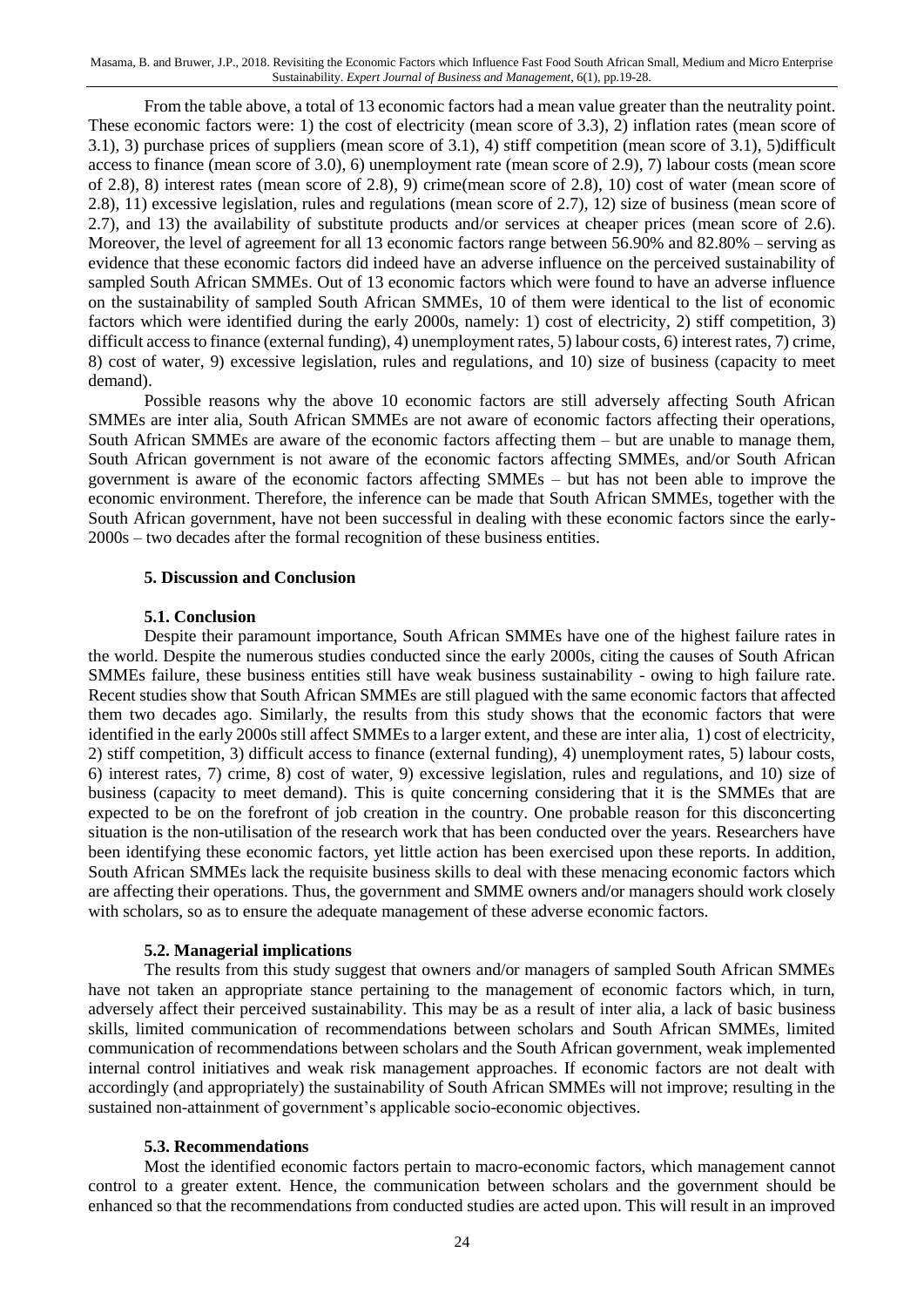economic environment, particularly in relation to labour costs, interest rates and inflation rates. Furthermore, the government should subsidise the cost of supplying reliable water and electricity. More institutions should be formed with the main goal of coaching SMME managers and/or owners how to manage the trending adverse economic factors.

Regarding the micro-economic factors which business entities have significant control over, South African SMMEs should enhance their business skills, in order to be able to manage these economic factors adequately. Furthermore, these SMMEs should consider implementing the renowned risk management approaches in their businesses. The above mentioned can be fostered by promoting interactions between scholars and SMME owners and/or managers, where recommendations from conducted studies will be discussed.

#### **References**

- Abor, J. and Quartey, P., 2010. Issues in SME development in Ghana and South Africa. *International Research Journal of Finance and Economics,* 39, pp. 218-228
- Amra, R., Hlatshwayo, A. and McMillan, L., 2013. SMME Employment in South Africa. *Biennial conference of the Economic Society of South Africa*, Bloemfontein, 25-27 September 2013.
- Atkinson, A. B. and Morelli, S., 2014. *Economic inequality in South Africa* [online] Available at: http://chartbookofeconomicinequality.com/inequality-by-country/south-africa/ [Accessed 13/11/2016].
- Ayandibu, A.O. and Houghton, J., 2017. The role of small and medium scale enterprise in local economic development (LED). *Journal of Business and Retail Management Research,* 11(2), pp. 133-139.
- Banking Association South Africa, 2017. SME enterprise. http://banking.org.za/what-we-do/sme/smeenterprise [Accessed 30/03/2017].
- Beall, J., Crankshaw, O. and Parnell, S., 2000. The causes of unemployment in post-apartheid Johannesburg and the livelihood strategies of the poor. *Journal of Economic and Social Geography*, 91(4), pp. 379- 396.
- Bruwer, J-P., Masama, B., Mgidi, A., Myezo, M., Nqayi, P., Nzuza, N., Phangwa, M., Sibanyoni, S. and Va, N., 2013. The need for a customised risk management framework for small enterprises. *Proceedings of the Southern African Accounting Association,* Somerset West, South Africa, 26 –28 June, pp.999- 1030.
- Bruwer, J-P. and Coetzee, P., 2016. A literature review of the sustainability, the managerial conduct of management and the internal control systems evident in South African small, medium and micro enterprises. *Problems and Perspectives in Management*, 14(2), pp. 201-211.
- Bruwer, J-P and Van Den Berg, A., 2015. The influence of the control environment on the sustainability of fast food Micro and Very Small Enterprises operating in the Northern suburbs. *Journal of Leadership and Management Studies*, 2(1), pp.50-63.
- Bureau for Economic Research, 2016. *The small, medium and micro enterprise sector of South Africa* [online] www.seda.org.za/Publications/Publications/The%20Small,%20Medium%20and%20Micro%20Enter prise%20Sector%20of%20South%20Africa%20Commissioned%20by%20Seda.pdf [Accessed 13/08/2017].
- Burger, T. 2016. Failure of businesses in South Africa is no joke! http://jtbconsulting.co.za/the-failure-rate-ofbusinesses-in-south-africa-is-no-joke/ [Accessed 03/01/2017].
- Business Dictionary, 2017. *Definition of economic environment.* [online] Available at: <http://www.businessdictionary.com/definition/economic-environment.html> [Accessed 28/09/2017].
- Chandra, V., Moorty, L., Nganou, J.P., Rajaratnam, B. and Schaefer, K., 2001. *Constraints to growth and employment in South Africa*. [\[online\] Available at:](http://www.smmeresearch.co.za/SMME%20Research%20General/Conference%20Papers/Constaints%20to%20growth%20and%20employment%20evidence%20from%20SA%20SMME%20survey%20in.pdf) [http://www.smmeresearch.co.za/SMME%20Research%20General/Conference%20Papers/Constaints](http://www.smmeresearch.co.za/SMME%20Research%20General/Conference%20Papers/Constaints%20to%20growth%20and%20employment%20evidence%20from%20SA%20SMME%20survey%20in.pdf) [%20to%20growth%20and%20employment%20evidence%20from%20SA%20SMME%20survey%2](http://www.smmeresearch.co.za/SMME%20Research%20General/Conference%20Papers/Constaints%20to%20growth%20and%20employment%20evidence%20from%20SA%20SMME%20survey%20in.pdf) [0in.pdf](http://www.smmeresearch.co.za/SMME%20Research%20General/Conference%20Papers/Constaints%20to%20growth%20and%20employment%20evidence%20from%20SA%20SMME%20survey%20in.pdf) [Accessed 19/09/2017].
- Chiliya, N. and Lombard, M.R., 2012. Impact of level of education and experience on profitability of small grocery shops in South Africa. *International Journal of Business Management and Economic Research,* 3(1), pp. 462-470.
- Chimucheka, T., 2013. Overview and performance of the SMMEs sector in South Africa. *Mediterranean Journal of Social Sciences*, 4(14), pp. 783-795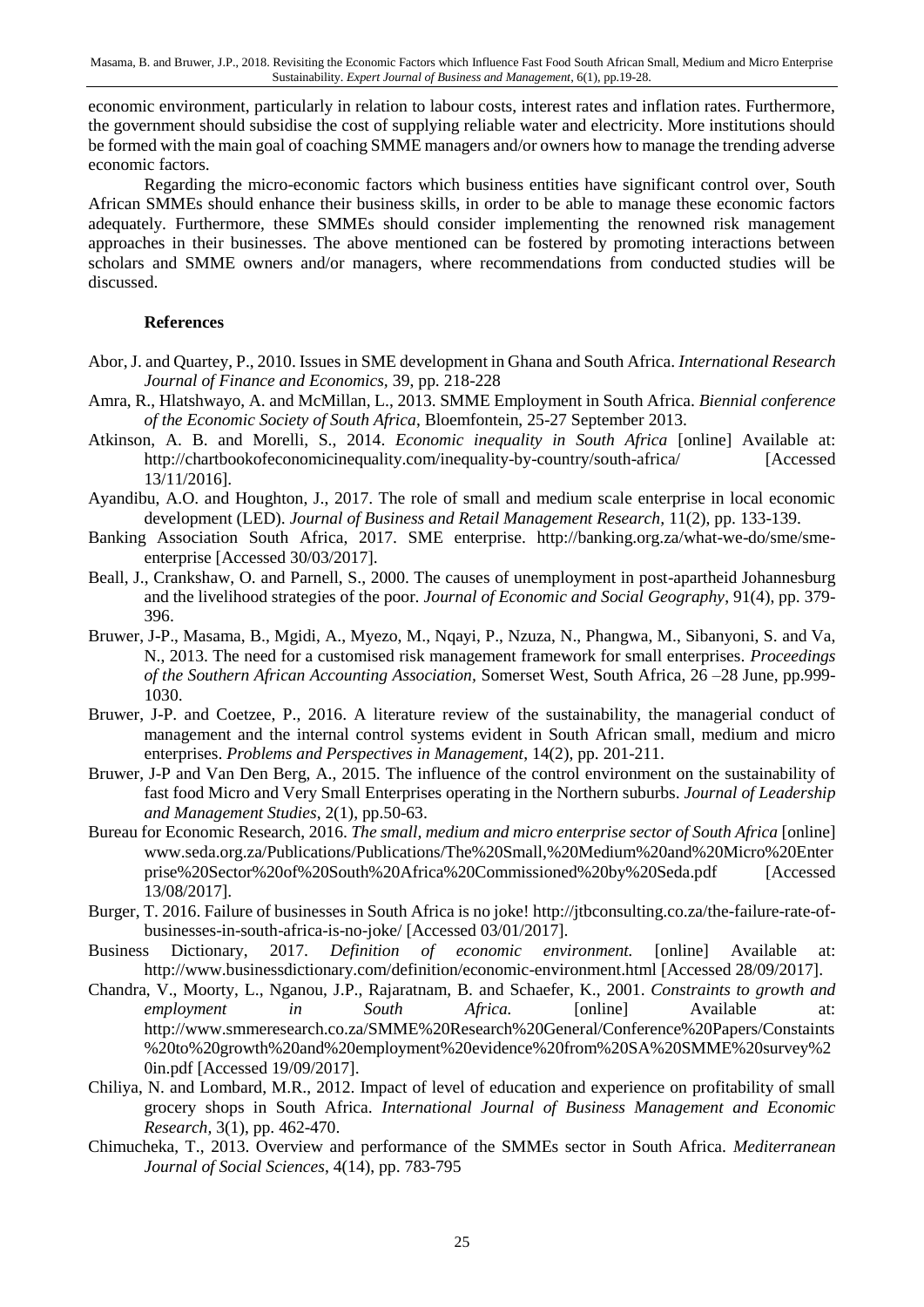- Church, P., 2016. Economic inequality in SA "exploded after end of apartheid". *The South African.* [online] Available at: www.thesouthafrican.com/economic-inequality-in-sa-exploded-after-end-of-apartheid/ [Accessed 31/10/2017].
- Clarno, A., 2017. *Neoliberal apartheid: Palestine/Israel and South Africa after 1994.* Chicago, IL: University of Chicago Press.
- Clover, T.A. and Darroch, M.A.G., 2005. Owners' perceptions of factors that constrain the survival and growth of small, medium and micro agribusinesses in Kwazulu-Natal, South Africa. *Agrekon*, 44(2), pp. 238- 263.
- Creighton, A., 2012*. SMEs crucial to economic strength.* [online] Available at: www.theaustralian.com.au/business/wealth/smes-crucial-to-economic-strength/newsstory/ad1aba4bb97b05dfb58b37a542c85685 [Accessed 28/09/2017].
- Department of Trade and Industry, 2013. *SA Government is committed to supporting SMME development – Deputy Minister Thabethe.* [online] Available at: www.thedti.gov.za/editmedia.jsp?id=2681 [Accessed 17/09/2017].
- Donga, G., Ngirande, H. and Shumba, K., 2016. Perceived barriers to the development of small, medium and microenterprises: a case study of Thulamela Municipality in the Limpopo Province. *Problems and Perspectives in Management,* 14(4), pp. 61-66.
- Fatoki, O. and Smit, A.v.A., 2011. Constraints to credit access by new SMEs in South Africa: A supply-side analysis. *African Journal of business Management*, 5(4), pp. 1413-1425.
- Fatoki, O., 2012. An Investigation into the Financial Management Practices of New Micro-enterprises in South Africa. *Journal of Social Science,* 33(2), pp. 179-188.
- Fatoki, O., 2014. The causes of the failure of new small and medium enterprises in South Africa. *Mediterranean Journal of Social Sciences*, 5(20), pp. 922-927.
- FinScope, 2010. *FinScope South Africa small business survey 2010.* [online] Available at: http://led.co.za/sites/default/files/Brochure\_FS\_SMME\_10.pdf [Accessed 23/01/2016].
- Gordon, C., Baatjies, V., Johannes, L., Samaai, S., Sonto, J., Smit, Y. and Bruwer, J-P., 2014. The control environment of fast food micro and very small entities in the Cape Metropole. *Topclass Journal of Business Management*, 1(2), pp. 37-46.
- Grant, L., 2015. Infographic: Poverty in South Africa. *Mail and Guardian*, 5 February. [online] Available at: <https://mg.co.za/data/2015-02-05-infographic-poverty-in-south-africa> [Accessed 28/03/2017].
- Gumede, V. and Rasmussen, K., 2002. Small manufacturing enterprises and exporting in South Africa: a preliminary assessment of key export success factors. *Journal of Small Business and Enterprise Development*, 9(2), pp. 162-171.
- Herrington, M., Kew, J. and Kew, P., 2015. *2014 Global Entrepreneurship Monitor report: South Africa.* [online] Available at: www.gemconsortium.org/report [Accessed 16/09/2017].
- Herrington, M. and Kew, J., 2017. *Global Entrepreneurship Monitor. Global report: 2016–2017.* [online] Available at: www.gemconsortium.org/report/49812 [Accessed 15/03/2017].
- Hopkins, M. 2012. *Corporate social responsibility and international development: is business the solution?.* London: Earthscan.
- Hunjra, A. I., Chani, M. I., Sehrish Javed, S., Sana Naeem, S. and , Ijaz, M. S., 2014. Impact of Micro Economic Variables on Firms Performance. *International Journal of Economics and Empirical Research*, 2(2), pp. 65-73.
- Jili, N.N., Masuku, M.M. and Selepe, B.M., 2017. SMMEs promoting local economic development (LED) in UMlalazi Local Municipality, KwaZulu-Natal. *African Journal of Hospitality, Tourism and Leisure,* 6(1), pp. 1-10.
- Jones, S., 2017. *No escape from trap of poverty, unemployment.* [online] Available at: www.pressreader.com/south-africa/cape-argus/20170222/281835758467589 [Accessed 30/03/2017].
- JTB Consulting, 2016. *Failure of businesses in South Africa is no joke!* [online] Available at: http://jtbconsulting.co.za/the-failure-rate-of-businesses-in-south-africa-is-no-joke/ [Accessed 19/09/2017].
- Kesper, A.P., 2001. Making a living in the city success and failure of small enterprises in the Johannesburg Inner City. *Africa Insight*, 31(1), pp. 50-58.
- Kraja, Y.B. and Osmani, E., 2015. Importance of external and internal environment in creation of competitive advantage to SMEs. (Case of SMEs, in the northern region of Albania.) *European Scientific Journal*, 11(13), pp. 120-130.
- Kruger, J., Chantal, R. and Saunders, S., 2015. Macro-economic factors influence on South African SMME business performance. *Proceedings of 19th International Academic Conference, Florence, Italy, 16–*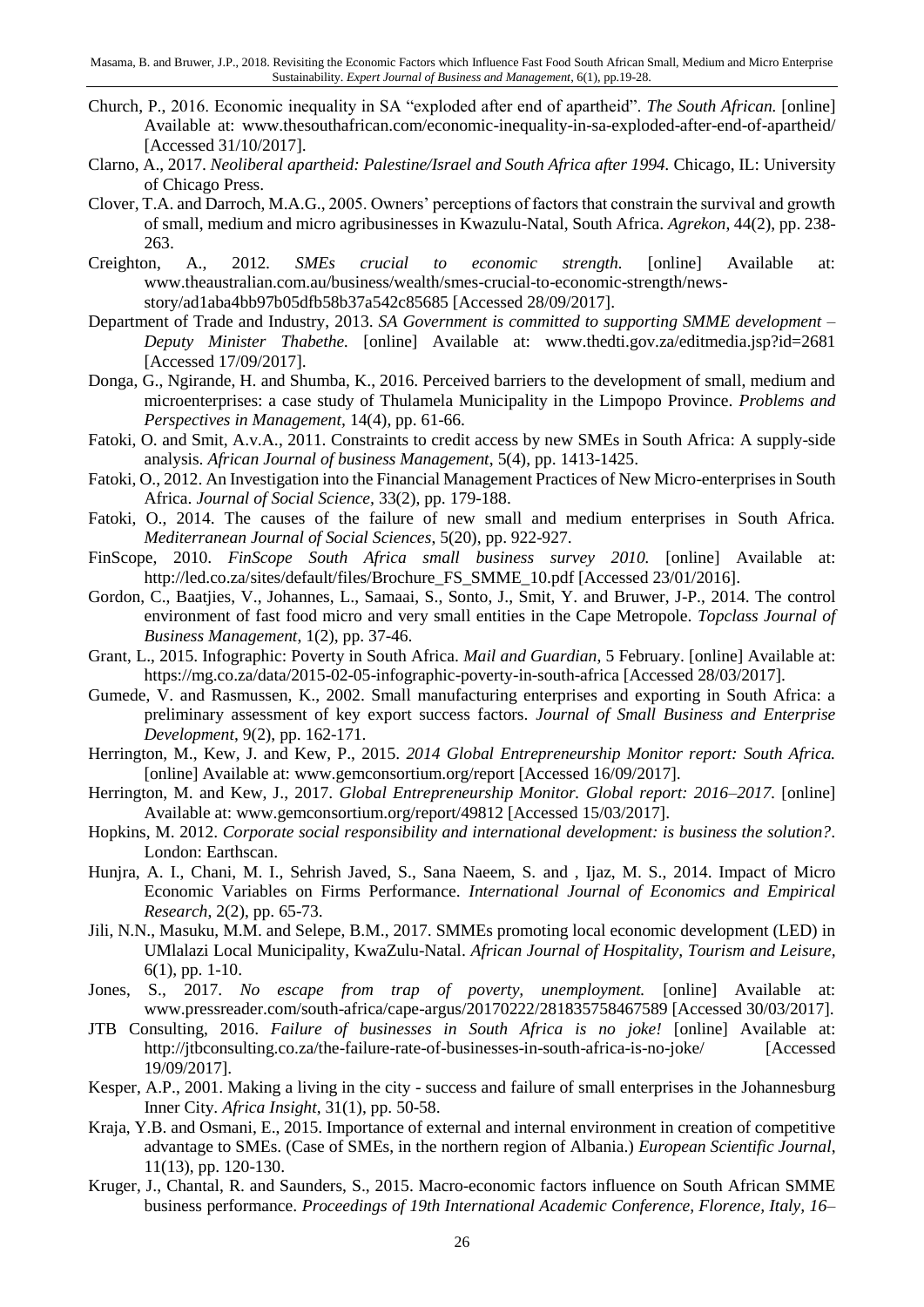*19 September 2015*. Prague, Czech Republic: International Institute of Social and Economic Sciences, pp. 461-481.

- Lehohla, P., 2014. *Poverty trends in South Africa: an examination of absolute poverty between 2006 and 2011*. Statistics South Africa. Report No. 03-10-06. Pretoria: Statistics South Africa. [online] Available at: www.statssa.gov.za/publications/Report-03-10-06/Report-03-10-06March2014.pdf [Accessed 25/01/2016].
- Lekhanya, L.M., 2015. Public outlook on small and medium enterprises as a strategic tool for economic growth and job creation in South Africa. *Journal of Governance and Regulation,* 4(4), pp. 412-418.
- Lekhanya, L.M. and Visser, K., 2016. Risks and factors contributing towards rural entrepreneurial orientation growth of business in an emerging economy. *Risk Governance and Control: Financial Markets and Institutions*, 6(4), pp. 72-83.
- Lewis, J.D., 2001. *Policies to promote growth and employment in South Africa.* [online] Available at: www.tips.org.za/files/Policies to Promote Growth and Employment in South Africa.pdf [Accessed 19/09/2017]
- Lim, C., 2010. *Risk Management in Small-medium Enterprises (SMEs).* [online] Available at: www.grin.com/en/e-book/147006/risk-management-in-small-medium-enterprises-smes [Accessed 10/06/2017]
- Mabesele, L., 2009. *The role of performance measures in the fast food franchisee industry to sustain positive growth: Cape Metropole – South Africa.* Unpublished MTech (Internal Auditing) thesis, Cape Peninsula University of Technology, Cape Town, South Africa.
- Mafini, C. and Muposhi, A., 2017. The impact of green supply chain management in small to medium enterprises: cross-sectional evidence. *Journal of Transport and Supply Chain Management,* 11, p.270.
- Mafoyane, S., 2015. *The BIG reason why start-ups with business support do better than those without. SME South Africa.* [online] Available at: [http://www.smesouthafrica.co.za/15688/The-BIG-reason-why](http://www.smesouthafrica.co.za/15688/The-BIG-reason-why-startups-with-business-support-do-better-than-those-that-dont/)[startups-with-business-support-do-better-than-those-that-dont/](http://www.smesouthafrica.co.za/15688/The-BIG-reason-why-startups-with-business-support-do-better-than-those-that-dont/) [Accessed 19/09/2017].
- Mouloungui, S.M.K.E., 2012. *Assessing the impact of finance on small business development in Africa: the cases of South Africa and Gabon*. Unpublished MTech: Comparative Local Development dissertation, Tshwane University of Technology, Pretoria, South Africa.
- Naicker, V., Le Roux, S., Bruwer, J. and Bruwer, J.P., 2017. Knowledge sharing as a value-adding initiative for South African SMME sustainability: A literature review. *Expert Journal of Business Management,* 5(2), pp. 51-60.
- Ngari, C., Smit, Y., Bruwer, J-P. and Ukpere, W., 2014. Financial Performance Measures and Business Objectives Attainment in Fast Food SMMEs in the Cape Metropolis: A preliminary Liability and Suitability analysis. *Mediterranean Journal of Social Sciences*, 5(20), pp. 909-921.
- Nicolson, G., 2015. South Africa: where 12 million live in extreme poverty. *Daily Maverick*. [online] Available at: www.bankrate.com/finance/mortgages/prime-rate-what-is-it-and-how-is-it-set.aspx I [Accessed 10/02/2017].
- Odendaal, N., 2017. Number of South African SMMEs growing. Engineering News. www.engineeringnews.co.za/article/number-of-south-african-smmes-growing-2017-06- 26/rep\_id:4136 [Accessed 17/09/2017].
- Office of the United States trade representative, 2017. *Small- and Medium-Sized Enterprises (SMEs).* [online] Available at: https://ustr.gov/trade-agreements/free-trade-agreements/transatlantic-trade-andinvestment-partnership-t-tip/t-tip-12 [Accessed 28/09/2017].
- Orkin, F.M., 1998. *Living in South Africa: Selected findings of the 1995 October household survey.* [online] Available at: www.statssa.gov.za/publications/LivingInSA/LivingInSA.pdf [Accessed 03/01/17].
- Painter-Morland, M. and Dobie, K., 2009. Ethics and sustainability within SMEs in sub-Saharan Africa: Enabling, constraining and contaminating relationships. *African Journal of Business Ethics,* 2(4), pp.7-19.
- Ramukumba, T., 2014. Overcoming SMEs challenges through critical success factors: a case of SMEs in the Western Cape Province, South Africa. *Economic and Business Review*, 16(1), pp. 19-38.
- Rogerson, C.M., 2005. Unpacking tourism SMMEs in South Africa: structure, support needs and policy response. *Development Southern Africa*, 22(5), pp. 623-642.
- Shapiro, R.A., 2008. *Macroeconomics and small business*. [online] Available at: http://princetoninfo.com/index.php?option=com\_us1moreandItemid=6andkey=07-23- 2008%20Drew [Accessed 17/09/2017].